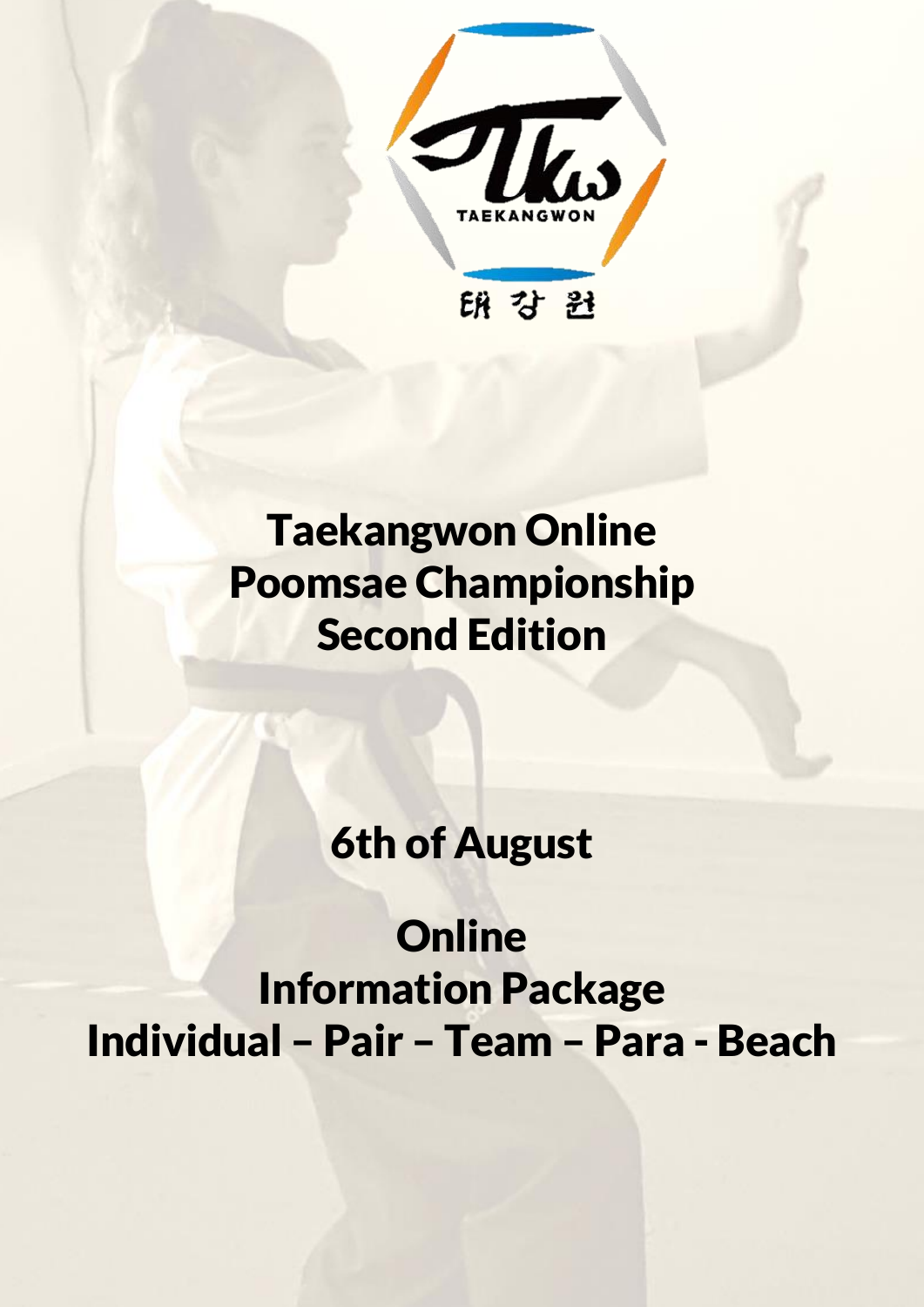## 1. Promotor & Organiser

| <b>Organiser</b>                              | 睨 강 匙                                                                                             |  |  |  |  |
|-----------------------------------------------|---------------------------------------------------------------------------------------------------|--|--|--|--|
| Chairman &<br><b>President</b>                | <b>Grandmaster Ik Pil Kang</b>                                                                    |  |  |  |  |
| <b>Promotor</b>                               |                                                                                                   |  |  |  |  |
| <b>Promotor contact</b>                       | <b>Master Kambiz Ramzan Ali</b><br>+44 (0) 7944988806<br>rangesportsuk@gmail.com                  |  |  |  |  |
| <b>Competition</b><br><b>Director</b>         | <b>Master Kambiz Ramzan Ali</b><br>+44 (0) 7944988806<br>rangesportsuk@gmail.com                  |  |  |  |  |
| <b>Technical Delegate</b>                     | <b>Grandmaster Mustapha Moutarazak</b>                                                            |  |  |  |  |
| <b>Referee Director</b>                       | <b>Grandmaster Tong Won Shin</b>                                                                  |  |  |  |  |
| <b>Competition Board</b><br><b>Supervisor</b> | <b>Grandmaster Jung II Lee</b><br><b>Grandmaster Erik Baert</b><br><b>Grandmaster Chris Thoen</b> |  |  |  |  |
| <b>Registration</b><br><b>Website</b>         | https://www.martial.events/en                                                                     |  |  |  |  |
| <b>Scoring System</b>                         | RANGE<br>ONLINE<br>SCORI<br>N G                                                                   |  |  |  |  |





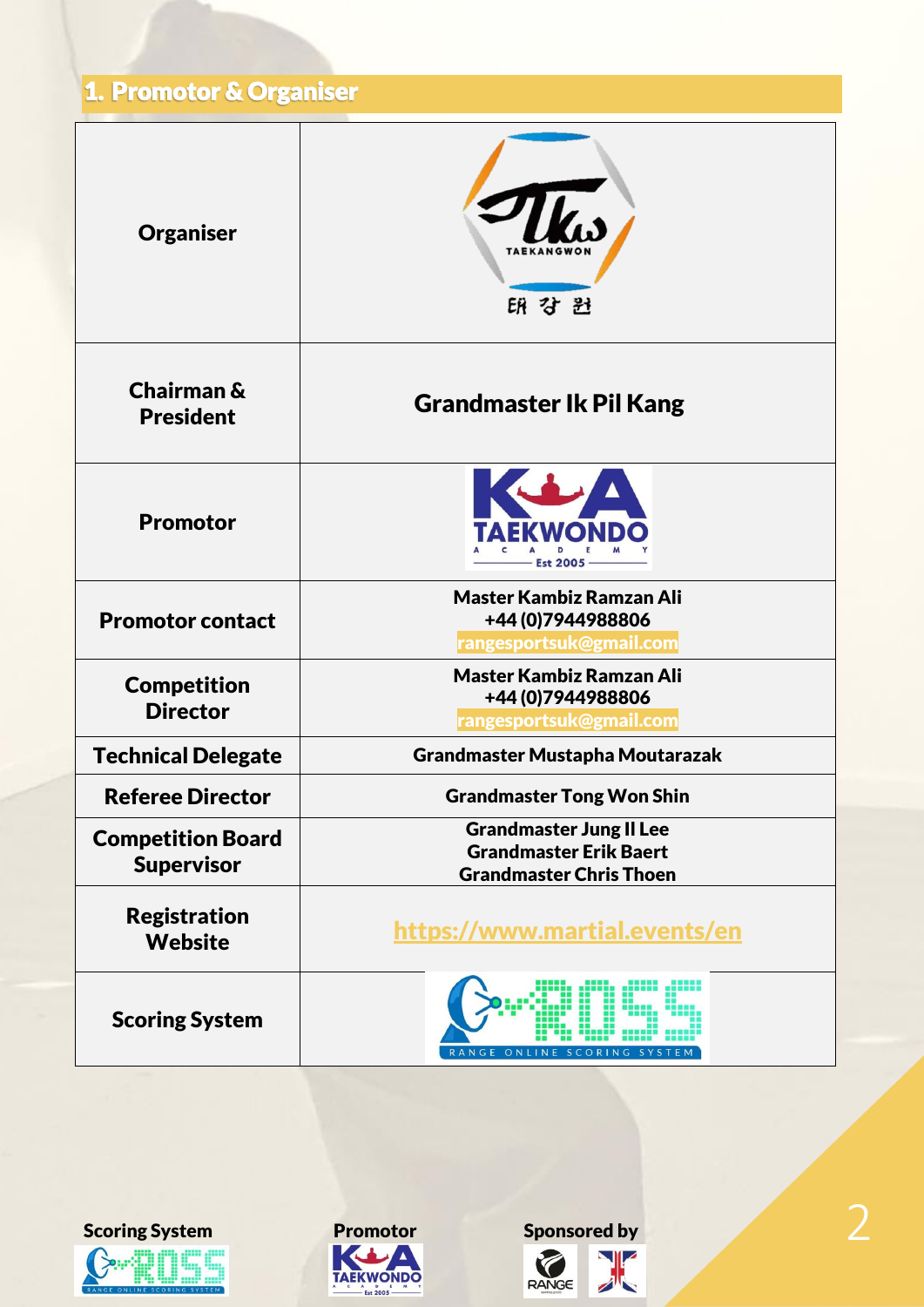### 2. Event Timeline

| <b>Registration Deadline</b> | Saturday 23 <sup>th</sup> of July,   |  |  |
|------------------------------|--------------------------------------|--|--|
|                              | 23.59 pm CET (Brussels)              |  |  |
| <b>Compulsory Poomsae</b>    | Sunday $24^{\text{th}}$ of July,     |  |  |
| <b>Draw</b>                  | 20.00 pm CET (Brussels)              |  |  |
| <b>Payment Deadline</b>      | Tuesday 2 <sup>th</sup> of August,   |  |  |
|                              | 23.59 pm CET (Brussels)              |  |  |
| <b>Deadline Video</b>        | Wednesday 3 <sup>th</sup> of August, |  |  |
| <b>Submission Date</b>       | 23.59 pm CET (Brussels)              |  |  |
| <b>Online Competition</b>    | Saturday 6 <sup>th</sup> of August,  |  |  |
| Date                         | 09.00 am CET (Brussels)              |  |  |

### 3. Payment

| <b>Individual</b>  | 30 Euro per athlete |
|--------------------|---------------------|
| Pair               | 35 Euro per pair    |
| <b>Team/Family</b> | 35 Euro per team    |

#### **Payment is processed during registration process on [www.martial.events/en/.](http://www.martial.events/en/)**

Please note, all payments are non-refundable once they have been processed. In the event of not reaching a minimum of 100 entries at the time of payment deadline, the organiser reserves the right to cancel the event. All entries will be refunded minus a 10% processing fee.

### 4. Method of Competition

Competition will be held under World Taekwondo Poomsae rules & interpretation as in force as of May 14<sup>th</sup> 2019 and para Jan 1<sup>st</sup> 2017, and will be run on a **Cut Off System** of up to 3 rounds (preliminary, semi- finals and final) for Dan/Poom categories.

An exception is made for the K1, K2, K3 categories who should start at **Preliminary** and directly progress to compete in the **Final**. The top 8 (if the category holds more than 12 competitors) will progress to the Final round.





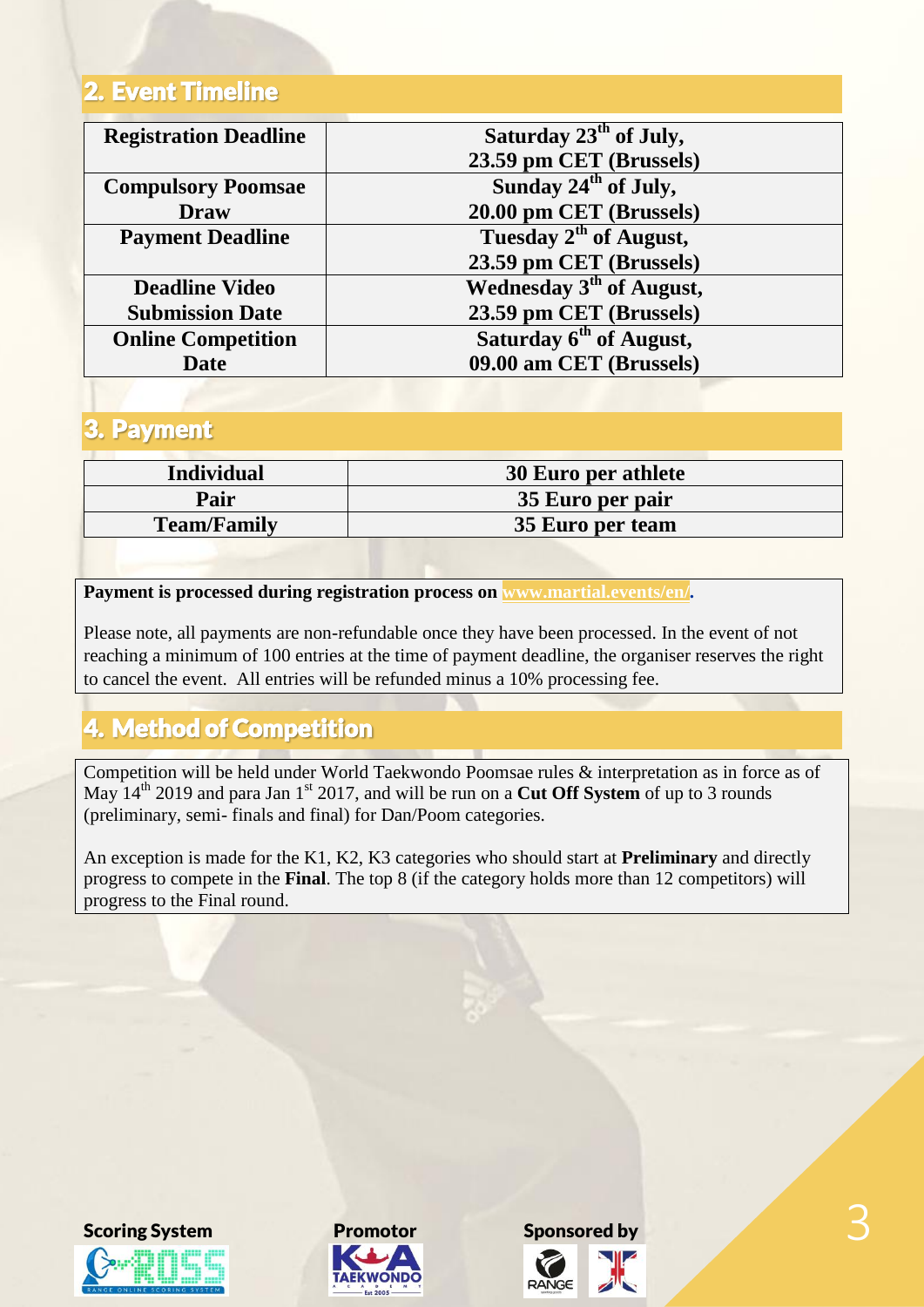### 4.1 Individual poomsae categories

| <b>Classification</b>     | Grade                                                           | <b>Selection</b>                     | <b>Recognised Poomsae</b>                                                                        | <b>Division</b>    | Age       |
|---------------------------|-----------------------------------------------------------------|--------------------------------------|--------------------------------------------------------------------------------------------------|--------------------|-----------|
|                           |                                                                 |                                      | Taegeuk 4,5,6,7, 8 Jang,                                                                         | Peewee             | Under 12  |
|                           |                                                                 |                                      | Koryo, Keumgang                                                                                  | Cadet              | $12 - 14$ |
|                           |                                                                 |                                      | Taegeuk 4,5,6,7, 8 Jang,                                                                         | Junior             | $15-17$   |
|                           |                                                                 | Compulsory<br>Poomsae                | Koryo, Keumgang, Taebaek                                                                         |                    |           |
|                           |                                                                 |                                      | Taegeuk 6,7,8 Jang, Koryo,                                                                       | Under 30           | 18-30     |
|                           |                                                                 |                                      | Keumgang, Taebeak,                                                                               | Under 40           | $31 - 40$ |
|                           | Poom/Dan                                                        |                                      | Pyongwon,                                                                                        |                    |           |
|                           | (black belt)                                                    |                                      | Shipjin                                                                                          |                    |           |
|                           |                                                                 |                                      | Taegeuk 8 Jang, Koryo,                                                                           | Under 50           | $41 - 50$ |
|                           |                                                                 |                                      | Keumgang, Taebeak,                                                                               |                    |           |
|                           |                                                                 |                                      | Pyongwon, Shipjin, Jitae,                                                                        |                    |           |
|                           |                                                                 |                                      | Chonkwon                                                                                         |                    |           |
|                           |                                                                 |                                      | Koryo, Keumgang, Taebaek,                                                                        | Under 60           | 51-60     |
|                           |                                                                 |                                      | Pyongwon, Shipjin, Jitae,                                                                        | Under 65           | $61-65$   |
|                           |                                                                 |                                      | Chonkwon, Hansu                                                                                  | Over <sub>65</sub> | $66+$     |
|                           |                                                                 | Compulsory<br>Poomsae                |                                                                                                  | Mini Peewee        | Under 9   |
| <b>Individual</b>         | K1                                                              |                                      | Taegeuk 4,5,6,7, 8<br>(Preliminary then Final)                                                   | Peewee             | $10 - 11$ |
| (Male/<br><b>Female</b> ) | $(2^{nd}$ Kup<br>Red Belt to<br>$1st$ Kup<br><b>Black Tag)</b>  |                                      |                                                                                                  | Cadet              | $12 - 14$ |
|                           |                                                                 |                                      |                                                                                                  | Junior             | $15 - 17$ |
|                           |                                                                 |                                      |                                                                                                  | Under 35           | 18-35     |
|                           |                                                                 |                                      |                                                                                                  | Over 35            | 36-50     |
|                           |                                                                 |                                      |                                                                                                  | Over 50            | $+51$     |
|                           | K2<br>$(6^{th}$ Kup<br>Green Belt<br>to $3^{\text{rd}}$ Kup     | Competitor's<br>choice of<br>Poomsae | Taegeuk 3,4,5,6<br>Can NOT repeat Poomsae,<br>MUST perform two different<br>poomsae each round   | Mini Peewee        | Under 9   |
|                           |                                                                 |                                      |                                                                                                  | Peewee             | $10 - 11$ |
|                           |                                                                 |                                      |                                                                                                  | Cadet              | $12 - 14$ |
|                           |                                                                 |                                      |                                                                                                  | Junior             | $15 - 17$ |
|                           |                                                                 |                                      |                                                                                                  | Under 35           | 18-35     |
|                           | Red Tag)                                                        |                                      |                                                                                                  | Over <sub>35</sub> | 36-50     |
|                           |                                                                 |                                      |                                                                                                  | Over 50            | $+51$     |
|                           | $K3(10^{th}$<br>Kup White<br>Belt to $7th$<br>Kup Green<br>Tag) | Competitor's<br>choice of<br>Poomsae | Taegeuk 1,2,3<br>Can repeat poomsae!<br>(but mandatory to<br>make a new video for<br>each round) | Mini Peewee        | Under 9   |
|                           |                                                                 |                                      |                                                                                                  | Peewee             | $10 - 11$ |
|                           |                                                                 |                                      |                                                                                                  | Cadet              | $12 - 14$ |
|                           |                                                                 |                                      |                                                                                                  | Junior             | $15 - 17$ |
|                           |                                                                 |                                      |                                                                                                  | Under 35           | 18-35     |
|                           |                                                                 |                                      |                                                                                                  | Over 35            | 36-50     |
|                           |                                                                 |                                      |                                                                                                  | Over 50            | $+51$     |







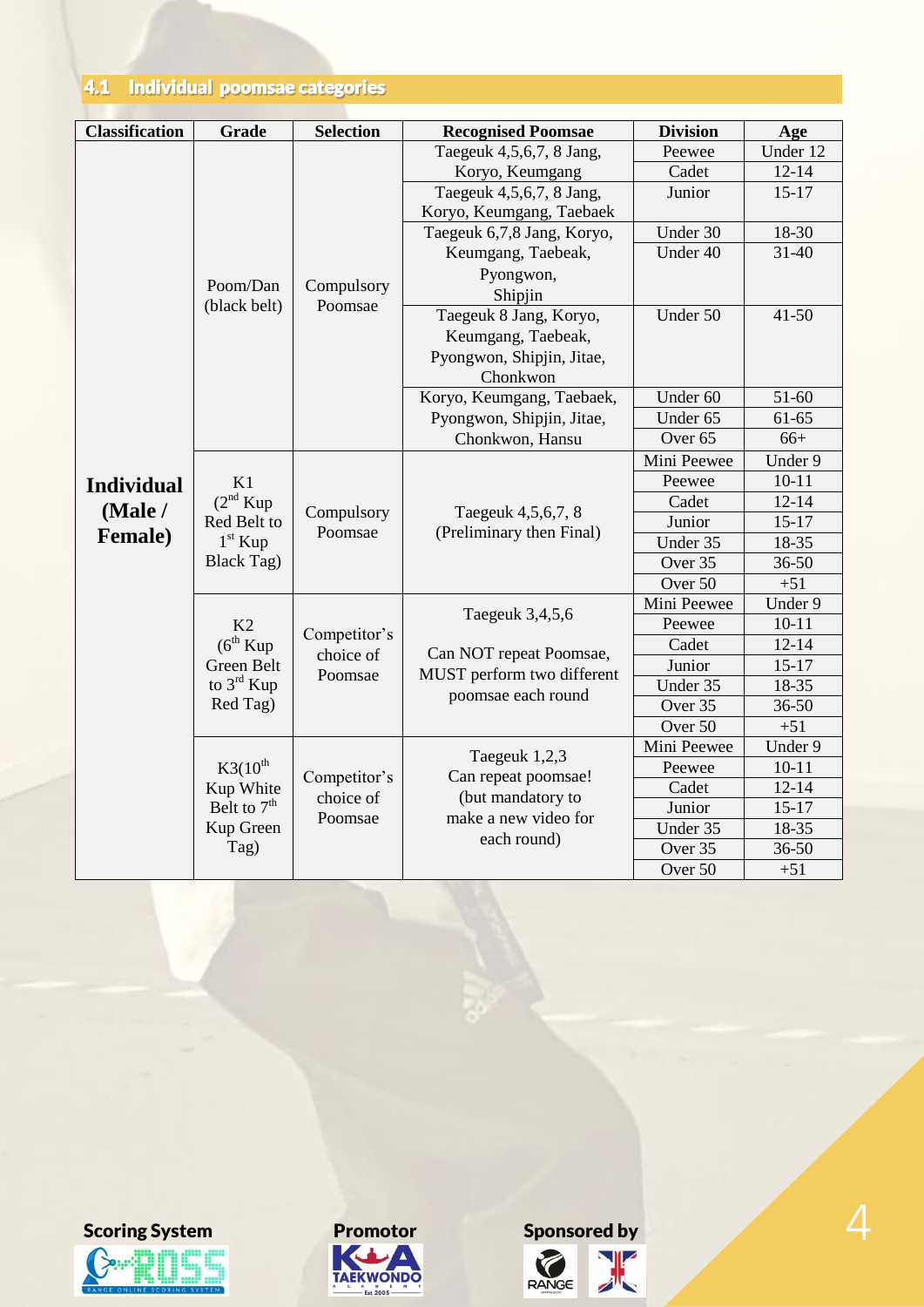4.2 Pair poomsae categories

| <b>Classification</b>             | Grade                                                                     | <b>Selection</b>                     | <b>Recognised Poomsae</b>                                                                        | <b>Division</b>                        | Age                                      |
|-----------------------------------|---------------------------------------------------------------------------|--------------------------------------|--------------------------------------------------------------------------------------------------|----------------------------------------|------------------------------------------|
| Pair<br>(Male<br>/Female<br>only) | Poom/Dan<br>(black belt)                                                  | Compulsory<br>Poomsae                | Taegeuk 4,5,6,7, 8 Jang,<br>Koryo, Keumgang                                                      | Cadet                                  | $12 - 14$                                |
|                                   |                                                                           |                                      | Taegeuk 4,5,6,7, 8 Jang,<br>Koryo, Keumgang, Taebaek                                             | Junior                                 | $15 - 17$                                |
|                                   |                                                                           |                                      | Taegeuk 6,7,8 Jang, Koryo,<br>Keumgang, Taebeak,<br>Pyongwon,<br>Shipjin                         | Under 30                               | 18-30                                    |
|                                   |                                                                           |                                      | Taegeuk 8 Jang, Koryo,<br>Keumgang, Taebeak,<br>Pyongwon, Shipjin, Jitae,<br>Chonkwon            | Over 30                                | $+31$                                    |
|                                   | K1<br>$(2nd$ Kup Red<br>Belt to $1st$<br>Kup Black<br>Tag)                | Compulsory<br>Poomsae                | Taegeuk 4,5,6,7, 8<br>(Preliminary then Final)                                                   | Cadet<br>Junior<br>Under 30<br>Over 30 | $12 - 14$<br>$15 - 17$<br>18-30<br>$+31$ |
|                                   | K <sub>2</sub><br>$(6^{th}$ Kup<br>Green Belt to<br>$3rd$ Kup Red<br>Tag) | Competitor's<br>choice of<br>Poomsae | Taegeuk 3,4,5,6<br>Can NOT repeat Poomsae,<br>MUST perform two different<br>poomsae each round   | Cadet<br>Junior<br>Under 30<br>Over 30 | $12 - 14$<br>$15 - 17$<br>18-30<br>$+31$ |
|                                   | $K3(10^{th}$ Kup<br>White Belt to<br>$7th$ Kup<br>Green Tag)              | Competitor's<br>choice of<br>Poomsae | Taegeuk 1,2,3<br>Can repeat poomsae!<br>(but mandatory to<br>make a new video for<br>each round) | Cadet<br>Junior<br>Under 30<br>Over 30 | $12 - 14$<br>$15 - 17$<br>18-30<br>$+31$ |

For Cadet pairs it is allowed to mix with a higher age group (ie one cadet, one junior). The compulsory Poomsae for this combination team is chosen from the highest member (ie junior).





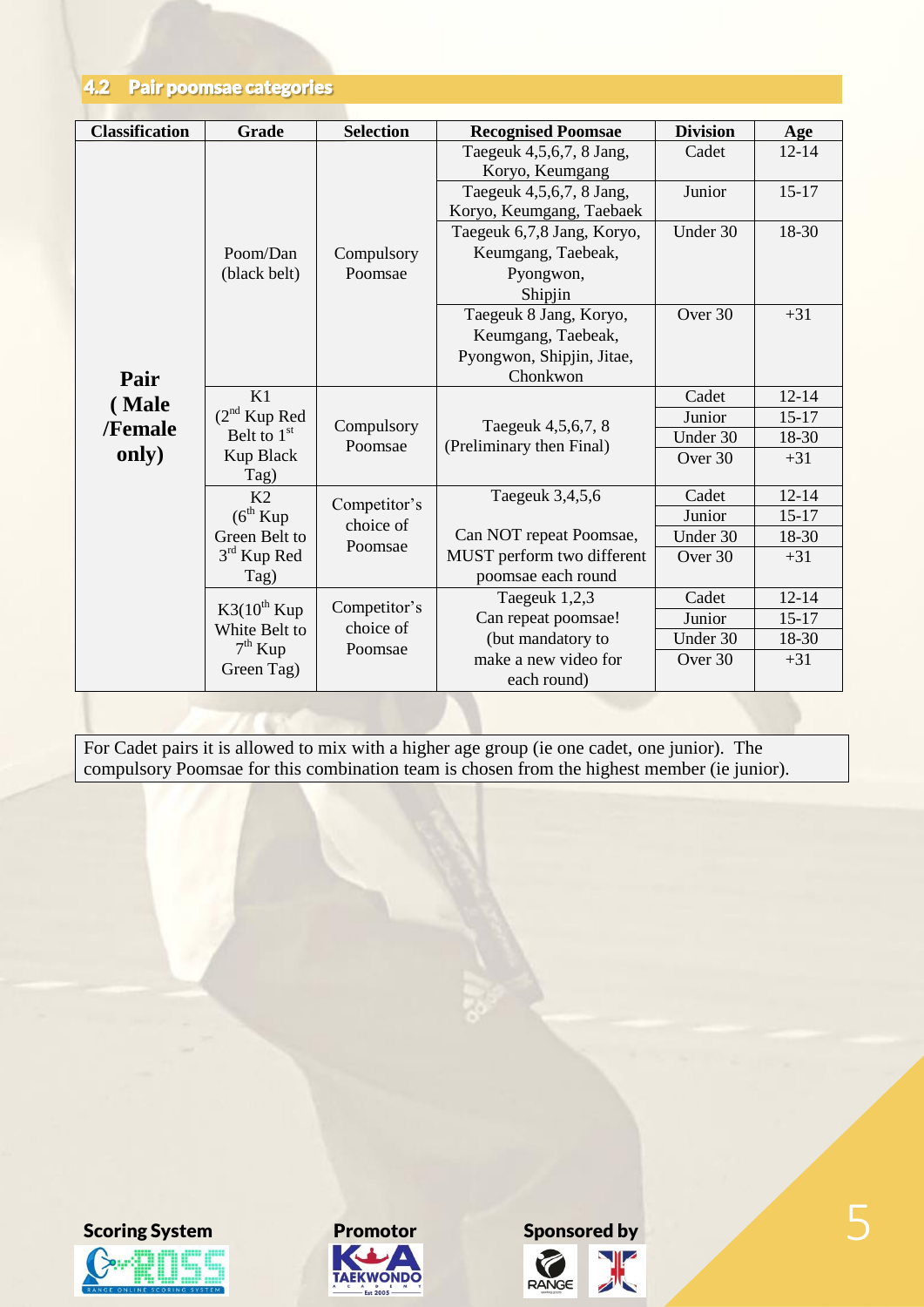| <b>Classification</b>                     | Grade                                                        | <b>Selection</b>          | <b>Recognised Poomsae</b>                                                             | <b>Division</b>                        | Age                                    |
|-------------------------------------------|--------------------------------------------------------------|---------------------------|---------------------------------------------------------------------------------------|----------------------------------------|----------------------------------------|
| Team (3)<br><b>Females or</b><br>3 Males) | Poom/Dan<br>(black belt)                                     | Compulsory<br>Poomsae     | Taegeuk 4,5,6,7, 8 Jang,<br>Koryo, Keumgang                                           | Cadet                                  | $12 - 14$                              |
|                                           |                                                              |                           | Taegeuk 4,5,6,7, 8 Jang,<br>Koryo, Keumgang,<br>Taebaek                               | Junior                                 | $15-17$                                |
|                                           |                                                              |                           | Taegeuk 6,7,8 Jang, Koryo,<br>Keumgang, Taebeak,<br>Pyongwon,<br>Shipjin              | Under 30                               | 18-30                                  |
|                                           |                                                              |                           | Taegeuk 8 Jang, Koryo,<br>Keumgang, Taebeak,<br>Pyongwon, Shipjin, Jitae,<br>Chonkwon | Over 30                                | $+31$                                  |
|                                           | K1<br>(2 <sup>nd</sup> Kup Red<br>Belt to $1st$<br>Kup Black | Compulsory<br>Poomsae     | Taegeuk 4,5,6,7, 8<br>(Preliminary then Final)                                        | Cadet<br>Junior<br>Under 30<br>Over 30 | $12 - 14$<br>$15-17$<br>18-30<br>$+31$ |
|                                           | Tag)<br>K <sub>2</sub>                                       |                           | Taegeuk 3,4,5,6                                                                       | Cadet                                  | $12 - 14$                              |
|                                           | $(6^{th}$ Kup<br>Green Belt to<br>$3rd$ Kup Red<br>Tag)      | Competitor's<br>choice of | Can NOT repeat Poomsae,                                                               | Junior<br>Under 30                     | $15-17$<br>18-30                       |
|                                           |                                                              | Poomsae                   | MUST perform two<br>different poomsae each<br>round                                   | Over 30                                | $+31$                                  |
|                                           |                                                              |                           | Taegeuk 1,2,3                                                                         | Cadet                                  | $12 - 14$                              |
|                                           | $K3(10^{th}$ Kup<br>White Belt to<br>$7th$ Kup               | Competitor's              | Can repeat                                                                            | Junior                                 | $15 - 17$                              |
|                                           |                                                              | choice of                 | poomsae!                                                                              | Under 30                               | 18-30                                  |
|                                           |                                                              | Poomsae                   | (but mandatory to                                                                     | Over 30                                | $+31$                                  |
|                                           | Green Tag)                                                   |                           | make a new video<br>for each round)                                                   |                                        |                                        |

For Cadet teams it is allowed to mix with one member of higher age group (i.e. two cadets, one junior). The compulsory Poomsae for this combination team is chosen from the highest member (i.e. junior).





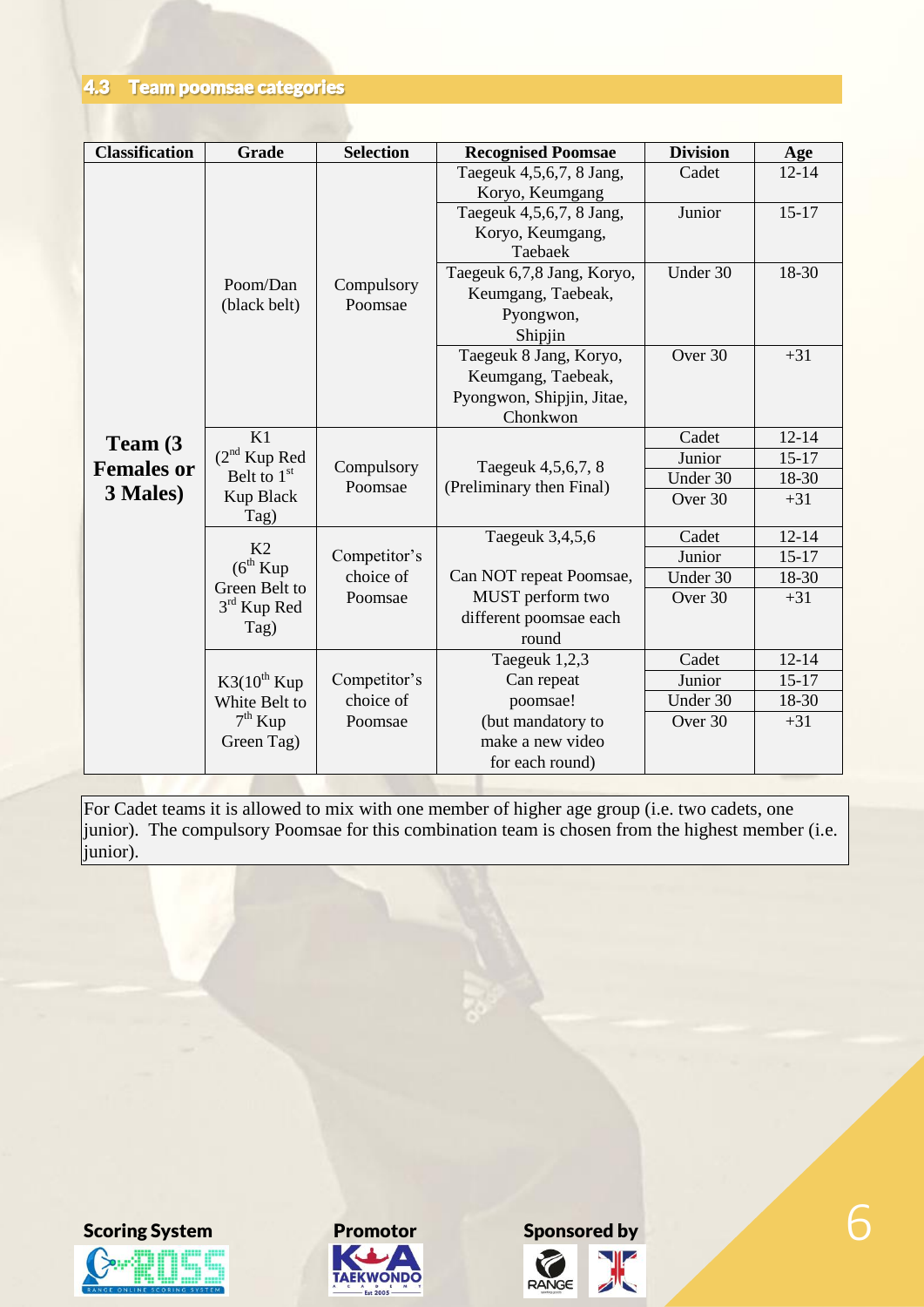#### 4.4 Para Poomsae

Para Categories will be split as per World Taekwondo and will also be split into Male / Female and Kup / Dan Grades.

*Kup Divisions* Age of contestant: 1) Under 15 years 2) Under 30 years, 3) Over 30 years, Must Perform any standard **recognised WT Poomsae**

*Dan Divisions* Age of contestant: 1) Under 15 years 2) Under 30 years, 3) Over 30 years,

#### Must Follow the WT Para **Poomsae Rules**

P11/P12/P13 – Visual Impairments (Competitor's choice any Poomsae from Taegeuk 1, 2, 3… & higher) P20 – Intellectually Impaired (The coach is allowed to give the commands, competitor's choice) P31/P32/P33/P34 – Physical Impairments (Compulsory Poomsae will be specified) P40 – Limb Deficiency (Competitor's choice Poomsae) P50 – Wheelchair Classes (Competitor's choice Poomsae) P60 – Deaf (Competitor's choice Poomsae)

P71/P72M - Short Stature (Competitor's choice Poomsae)

#### 4.5 Beach Poomsae (DAN/POOM grades only / Individual – Pair - Team)

#### 1. Outfit

Competitors are free to select the outfits of their choice from a range of options: from a traditional Taekwondo competition uniform (Dobok) to conventional beach clothing, following the guidelines in this paragraph.

The concept of the beach championships is to present taekwondo in a new environment. By opening up the choice of outfits it is hope that competitors will be able to more fully express their creativity. (However, outfits will not be considered in scoring.)

Male Competitors

- 
- 

- 
- Sleeveless t-shirt
- Topless (no shirt)

Female Competitors TOP: BOTTOM

- 
- 
- 
- Sleeveless t-shirt

#### TOP: BOTTOM

- Dobok top  **Dobok Pants**
- Long-sleeve t-shirt Dobok pants, shortened
- Short-sleeve t-shirt Shorts (any style)

- Dobok top  **Dobok Pants**
- Long-sleeve t-shirt Dobok pants, shortened
- Short-sleeve t-shirt Shorts (any style)

Sunglasses are allowed, taekwondo belt is optional. The competitor performs poomsae on **bare feet**





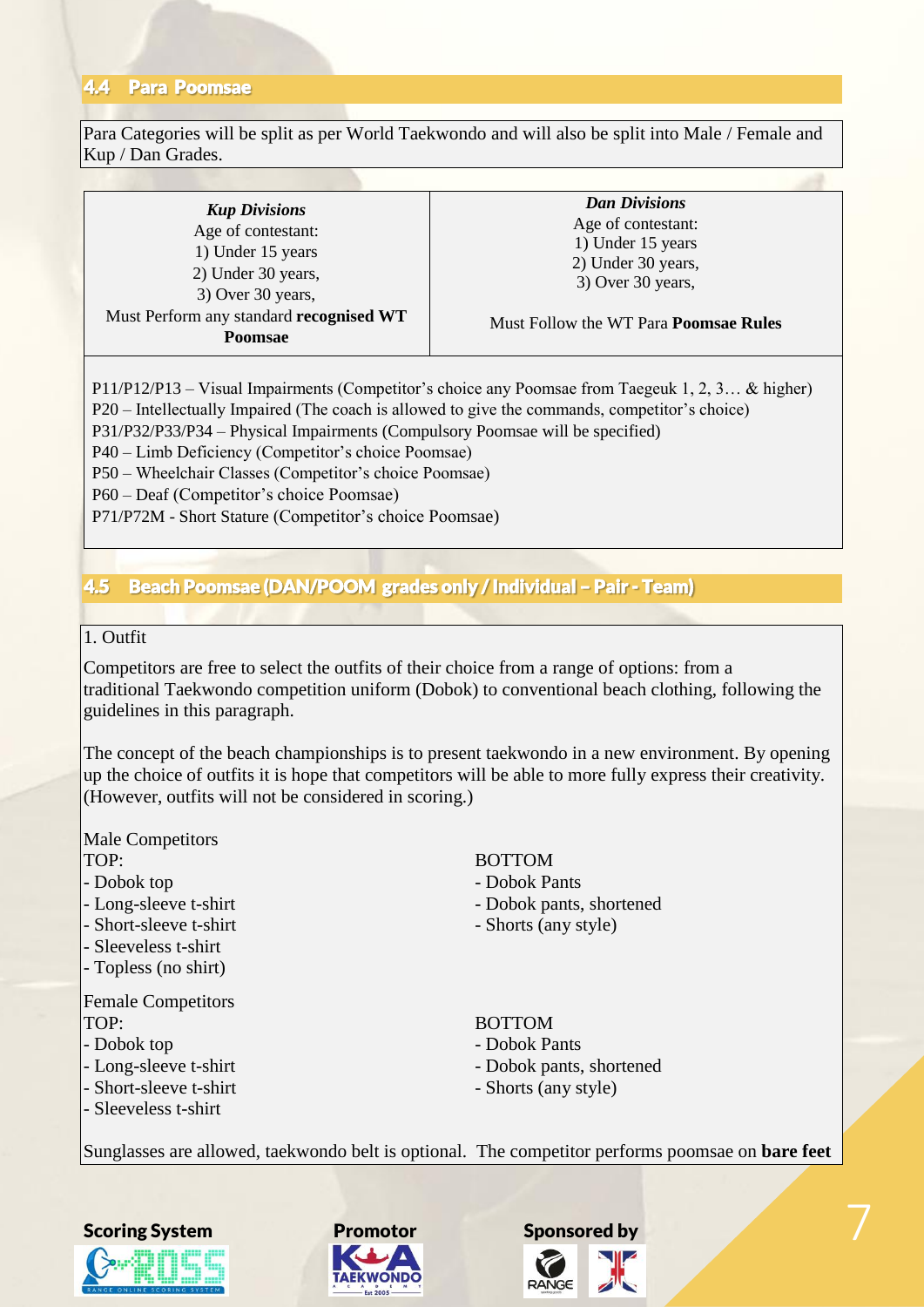#### 2. Competition Area

Beach poomsae should be performed on a sand underground. This can be near a lake, at the beach, on an outdoor gymnastic court (ie volleyball sand court) or a sand playground. It is imperative the surface where the poomsae is performed is completely sandy (grass does not classify here) and not supported directed underneath by mats.

#### 3. Poomsae selection

The choice of poomsaes is **competitor's choice**, selected within their age category of Dan/Poom. For choice of poomsae please consult 4.1 individual, 4.2 team and 4.3 team in this outline

#### 4. Rounds

All entries go immediately into a **final** round. Competitor's should therefor only record **one** video where they perform 2 poomsae of choice with a 30 secs break in between as per outline. The competition recording follows the exact same rulings as all other online videos in this outline

### 4.6 Age Limit

The age limits for each division (excluding family Poomsae which is not age limited) is based on the year, not on the date when the competition is held. For example, in Junior Division, contestants shall be between 15 and 17 years old. In this regard, if the competition is held on January 2022, contestants born between 1 January 2005 and 31 December 2007 are eligible to participate in this division.

#### 4.7 Uniform

Poomsae competition uniform: All contestants may wear WT-approved Poomsae competition uniform (except for beach poomsae – see previous guidelines). If contestants do not have WTapproved Poomsae competition uniform, contestants are able to wear any dobok with the logo covered. Kup grade contestants are allowed to perform in WT-approved Poomsae competition uniform.

#### 4.8 Cut off system

- **Preliminary**: Only categories of over 20 players will have a Preliminary round, Competitors are to take maximum 30 seconds break before performing the next Poomsae. Top 50% of competitors will progress to the Semi-Finals round
- **Semi-Finals**: (**NOT applicable to K1, K2 & K3**) Categories of less than 20 players will go straight to Semi-Finals round. Competitors are to take a maximum 30 seconds break before performing the next Poomsae, Competitors will compete to progress to the Finals. The top 8 competitors will progress to the Finals round.
- Finals: Dan categories of 10 competitors or less will go straight to Finals (K1, K2, K3 12 or less will go straight to Finals). Competitors are to take a maximum 30 seconds break before performing the next Poomsae. The top 4 will receive a medal depending on their finishing position.





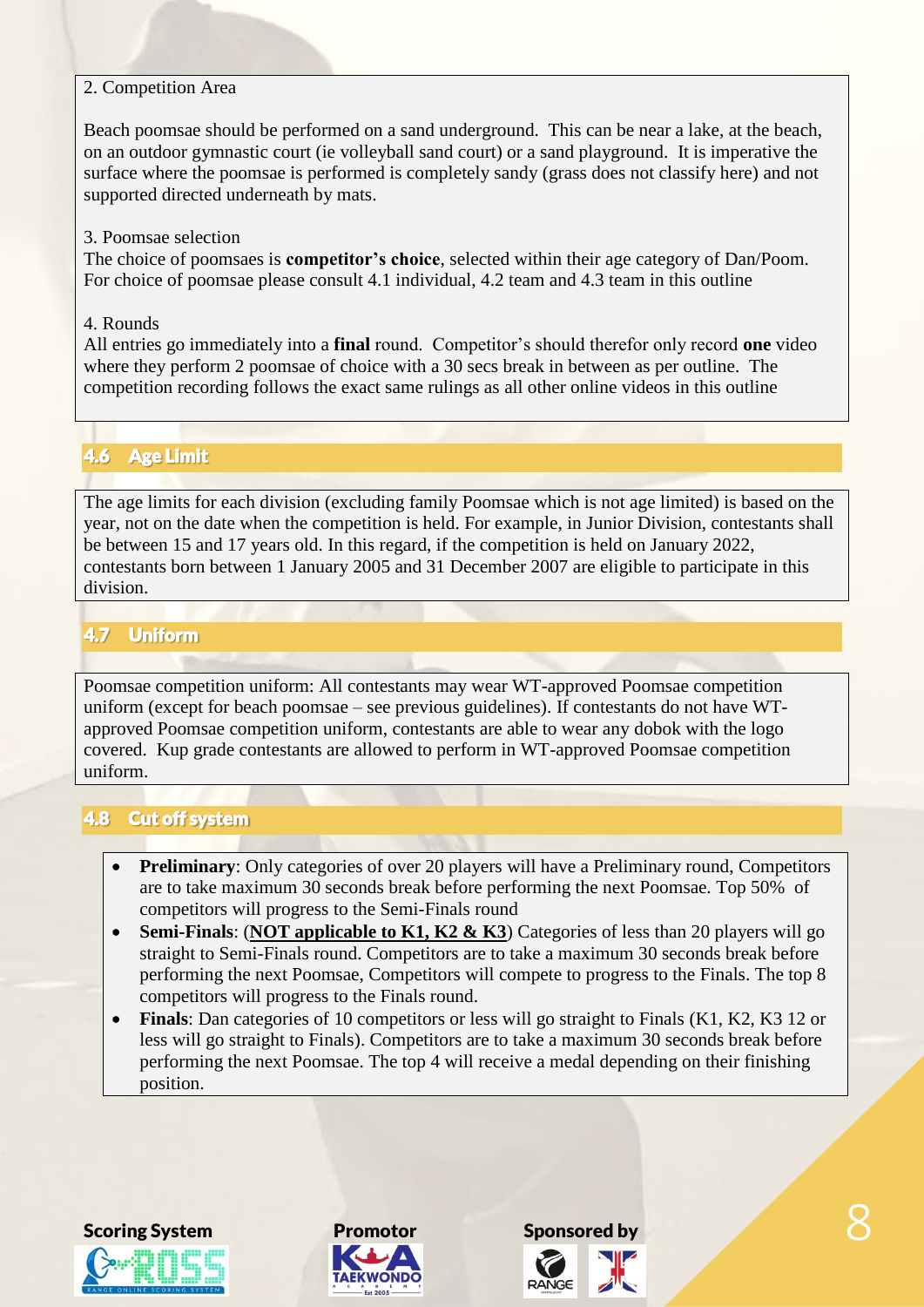## 5. Specific rules of competition online video competition – applicable to all video entries

 Competitors should start their Poomsae facing the camera whilst still performing the necessary Poomsae stances to prepare and begin Poomsae: Charyeot (attention stance), Kyongea (bow), Joonbi (ready stance) and then perform their Poomsae. Once finished they should return to Joonbi stance (facing camera at end) and then bow before resting for 30 seconds to perform next poomsae or finish the recording after the second Compulsory Poomsae. **Competitor must stay within the camera view between the Poomsae**. The competitor is allowed to drink, stretch, walk around during the break between poomsae, but remains fully visible during the break. During the performance the competitors' full body head to toe must be in camera view and **0.3 deduction** will be given if any part of the body **goes out of view. The camera position is about 7 meters from the starting point at belt height of the athlete.** Zooming in or out, or moving the camera up and down during the performance is not allowed. Moving the camera horizontally is allowed. See illustration below as set up guideline:



- Competitors are encouraged to display their country's national flag (or name of country) behind the competitor's competition area in clear view of the camera.
- Competitors whole body must be always be visible during the performance video footage, for fair and proper competition judging to be carried out according to the poomsae competition rules set in place. Videos which do not meet this standard may be removed from competition.
- It is not mandatory to perform the poomsae on mats. The competitor can choose his/her surroundings as long as during recording the whole body is visible at all times. For example, one can record in a living room, in a hotel lobby or on a grass field.
- If your video has been edited, with the exception of adding graphics to display your national flag and your name, it will be rejected.
- Videos must be be set on **visible to all**. We urge competitors to upload well in advance as to not run into technical upload difficulties hours before the deadline entry.
- It is not allowed to show any religious, political, or any other symbol negatively targeting a group or an individual in the video recording. Videos not following this rule are subject to immediate rejection.





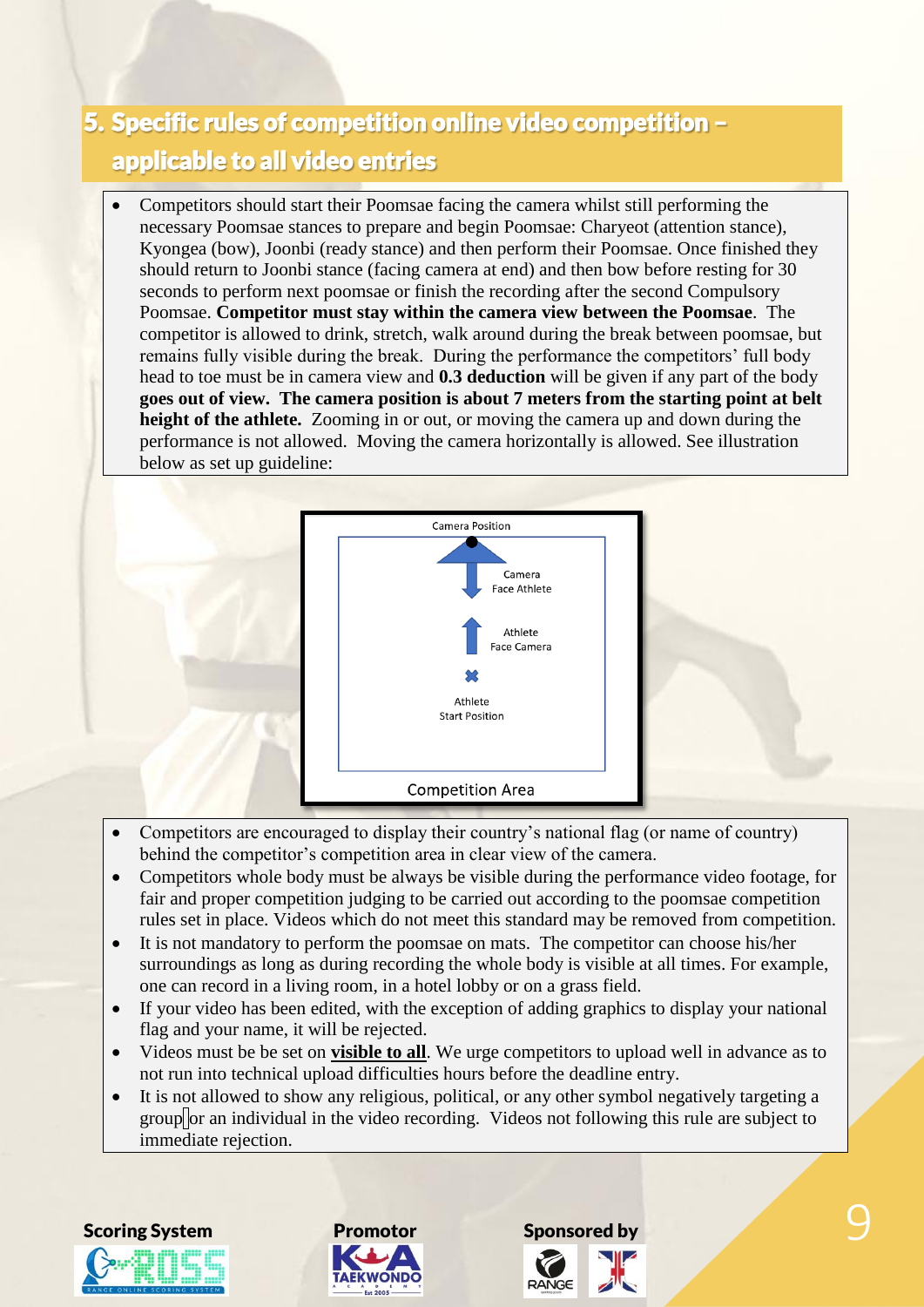#### 5.1 Livestream

Competition will be livestreamed through our YouTube channels during event days: **Range Sports UK Ltd & JC United Kingdom**

Competition schedule is approximate and may be subject to change by the organising committee. Please follow our Facebook channel for the latest updates

#### 5.2 Video Uploading

All videos need to be uploaded through YouTube (set your video on visible to all) and the links copy/pasted through the martial events registration. Failure to upload this information before the deadline will generate an automatic disqualification.

Participants should name the title(s) of their video(s) in the following format on YouTube: **Round - Competitor Name – Category – Nationality (3 letters in capital) - TKWOC22 Example: Preliminary – John Smith – DAN U30 M – USA – TKWOC22** The video description should mention the poomsae performed in the video Example Poomsae 1 Koryo, Poomsae 2 Taegeuk 7





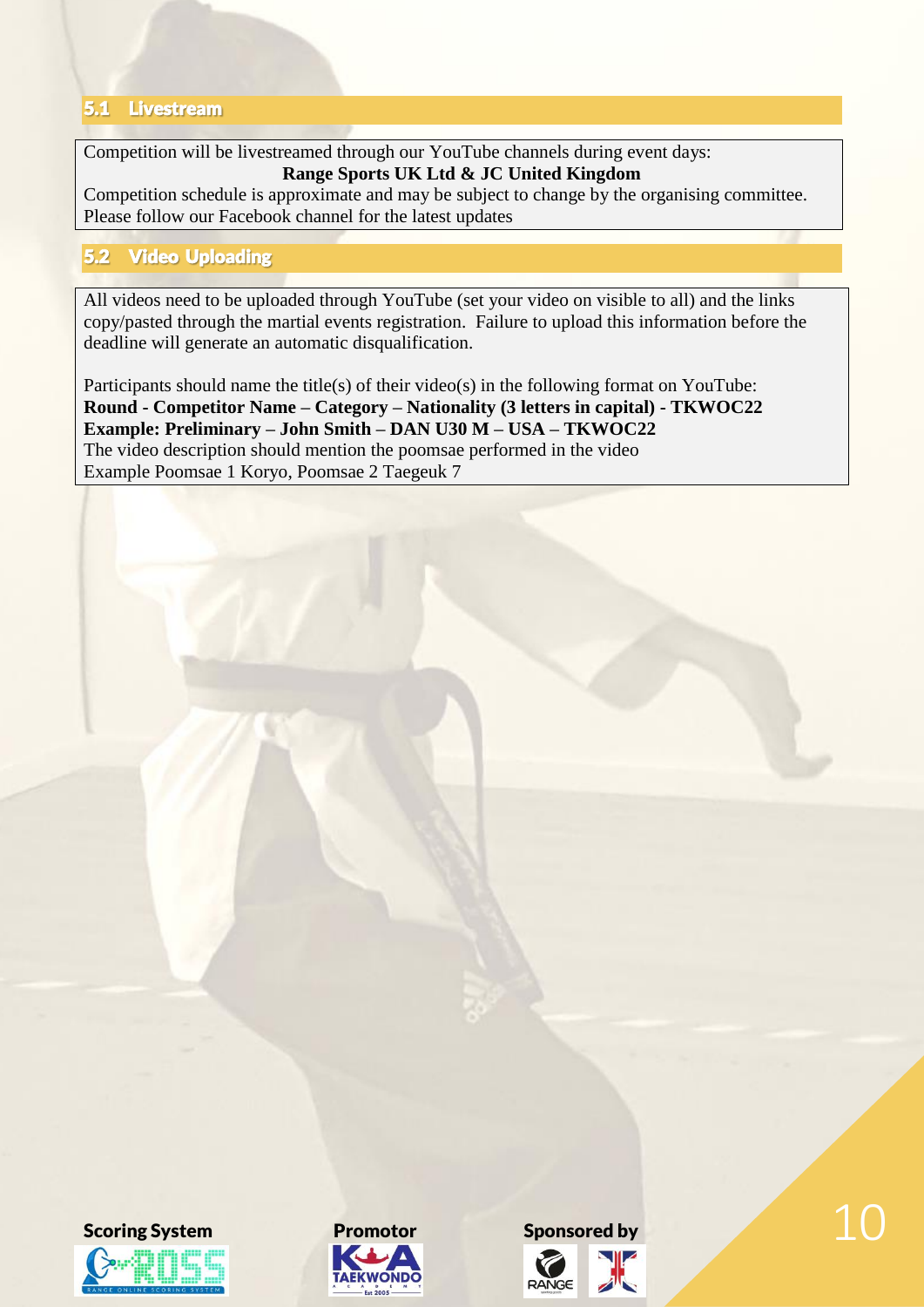#### 5.3 Deduction Rules

#### **0.3 points deduction from accuracy**

- If the athlete does not have adequate space to perform the poomsae and takes an extra step to get around any objects in the room.
- Every time a body part cannot be seen by the referees as the participant moves beyond the camera's view.
- Each hand and or feet movement cannot be seen by referee due to poor lighting (i.e., backlighting, lighting too bright/dim, etc.).
- Each kihap cannot be heard by referee as participant fails to turn on his/her microphone before performance.

#### **0.3 points deduction from the final score**

Overtime (more than 90 seconds)

#### **0.6 points deduction from accuracy**

- Person or pet coming into the field of play while executing poomsae.
- Whole body cannot be seen by referee.

#### **0.6 deduction from accuracy of the first form**

- Video in portrait mode instead of landscape mode
- Both poomsae are switched (i.e. video sequence is 6 and 8, and should be 8 and 6)
- Members of the family poomsae do not belong to different generations

#### **0 score for accuracy and 1.5 presentation**

- Performing the wrong form (i.e. 4 and 9 compulsory, competitor performs 3 and 9)
- Only for K2 : performing twice the same form although it must be two different forms: second form 0 and 1.5
- The video is recorded in mirror

#### **0.6 points deduction from final score of the first form**

- Wearing incorrect Dobok and incorrect belt
- Wearing shoes or socks
- Wearing jewelry (including wrist bands)

#### **Disqualification**

- Video that has been edited or shows proof of editing (i.e. both forms are recorded separately and then put together)
- Submission of wrong videos to wrong division.
- Display of political, religious and non-recognized NOC flags.
- Movement of camera during performance(up/down and zoom in/out)
- Only one Taegeuk/poomsae recorded in the video





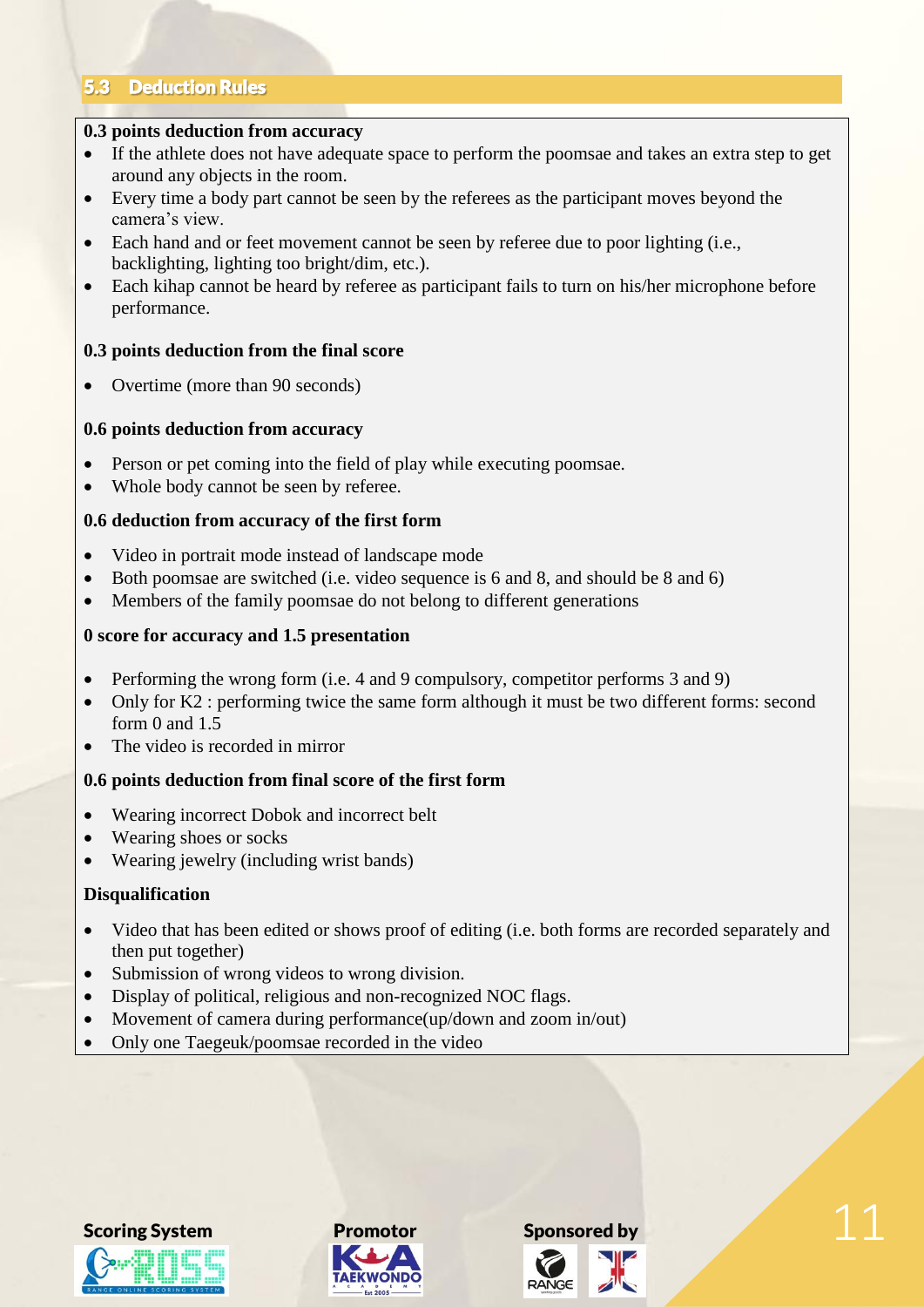### 6. JUDGES/ OFFICIALS

Poomsae performances submitted to us will be judged and scored by qualified International Referee  $\langle$ (IR) over the course of the 3 days in which the virtual championships are held to ensure the carrying out of fair and quality competition scoring in accordance to the official World Taekwondo Poomsae competition rules.

### **ARBITRATION**

### PROCEDURE OF PROTEST

Only the official head coach is allowed to protest to the Competition Director. This must be made within 10 minutes of the end of the contest. A protest fee of 100 Euro will be payable immediately to the competition board. This will be refunded if the protest is accepted and won

### SITUATIONS NOT COVERED BY THE RULES

Where any situation arises which is not covered by these rules, it shall be dealt with and decision given by the referees after consultation with the organizing committee.

### 8. AWARDS

Virtual participation certificate and medals winner certificate will be awarded to the top 4 scoring competitors from each category.

**1 st place:** will be awarded a Gold Medal Certificate.

- 2<sup>nd</sup> place: will be awarded a Silver Medal Certificate.
- **3 rd place:** will be awarded a Bronze Medal Certificate.
- **4 th place:** will be awarded a Bronze Medal certificate.

A physical medal is available for all top 4 competitors. Coaches will receive the option for their athletes to opt in on this medal one week after the competition. By opting in the coach accepts to pay for postage for sending out the medal(s) for his club. The organisation will inform the coach of the total postage cost for his/her team. In the family competition, only one medal is awarded to the family. Additional medals may be requested by the coach at coast of the winning family.

### 9. SPONSORS

**JCalicu UK**, Official supplier of World Taekwondo Approved Taekwondo Equipment, global distributor offering top quality Taekwondo Equipment for WT Poomsae and Kyorugi competition.



Website: **[www.jcalicu.co.uk](http://www.jcalicu.co.uk/)**